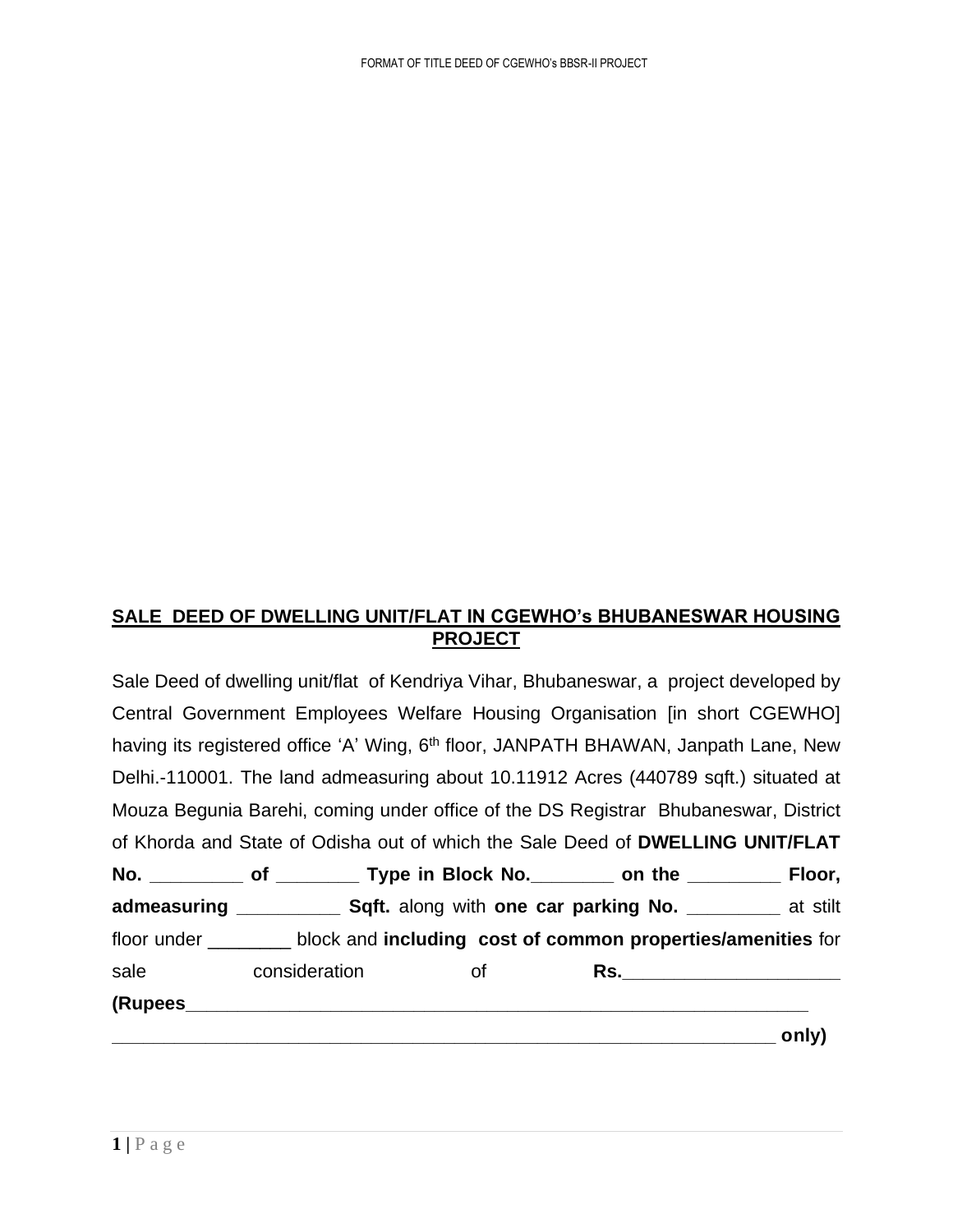#### **SALE DEED OF DWELLING UNIT/FLAT**

This Deed of Sale written, made and executed on this \_\_\_\_\_\_\_\_ day of \_\_\_\_\_\_\_\_\_\_\_\_\_\_\_\_\_\_\_ month 2020 year at Bhubaneswar.

#### **BY AND BETWEEN**

1. CENTRAL GOVERNMENT EMPLOYEES WELFARE HOUSING ORGANISATION for briefly referred to hereunder as "CGEWHO", an autonomous welfare organization under Ministry of Housing and Urban Allieviation of Government of India registered under the provisions of the Societies Registration Act, 1860 in the office of Registrar of Societies at New Delhi having its registered office at  $6<sup>th</sup>$  Floor, A-Wing, Janpath Bhawan, Janpath Lane, New Delhi-110 001, executing through Shri

| aged |  | years, Occupation SERVICE, residing at |  |  |
|------|--|----------------------------------------|--|--|

\_\_\_\_\_\_\_\_\_\_\_\_\_\_\_\_\_\_\_\_\_\_\_\_\_\_\_\_\_\_\_\_\_\_\_\_\_\_\_\_\_\_\_\_\_\_\_\_\_\_\_\_\_\_\_\_\_\_

\_\_\_\_\_\_\_\_\_\_\_\_\_\_\_\_\_\_\_\_\_\_\_\_\_\_\_\_\_\_\_\_\_\_\_\_\_\_\_\_\_\_\_\_\_\_\_\_\_\_\_\_\_\_\_\_\_\_

ATTORNEY AND SIGNATORY on behalf of Chief Executive Officer of CGEWHO hereinafter in this Indenture of Sale referred to as 'THE SELLER OF THE FIRST PART' which expression shall, unless it be repugnant to the context or meaning thereof be deemed to mean and include the said 'SELLER' and its successors, assignees, attorneys, legal representatives, administrators, office bearers, designated persons, liquidators etc. PERMANENT ACCOUNT NO OF CGEWHO: **AAATC1861B**.

THE SELLER OF THE FIRST PART

2. Shri \_\_\_\_\_\_\_\_\_\_\_\_\_\_\_\_\_\_\_\_\_\_\_\_\_\_\_\_\_\_\_\_\_\_\_\_\_\_\_\_\_\_\_\_\_\_\_\_\_\_\_\_\_\_\_ aged The Years , S/o Shri **with the Contract of Security Contract of System** \_\_\_\_\_\_\_\_\_\_\_\_\_\_\_ residing at \_\_\_\_\_\_\_\_\_\_\_\_\_\_\_\_\_\_\_\_\_\_\_\_\_\_\_\_\_\_\_\_\_\_

\_\_\_\_\_\_\_\_\_\_\_\_\_\_\_\_\_\_\_\_\_\_\_\_\_\_\_\_\_\_\_\_\_\_\_\_\_\_\_\_\_\_\_\_\_\_\_\_\_\_\_\_\_\_\_\_\_\_\_

**.**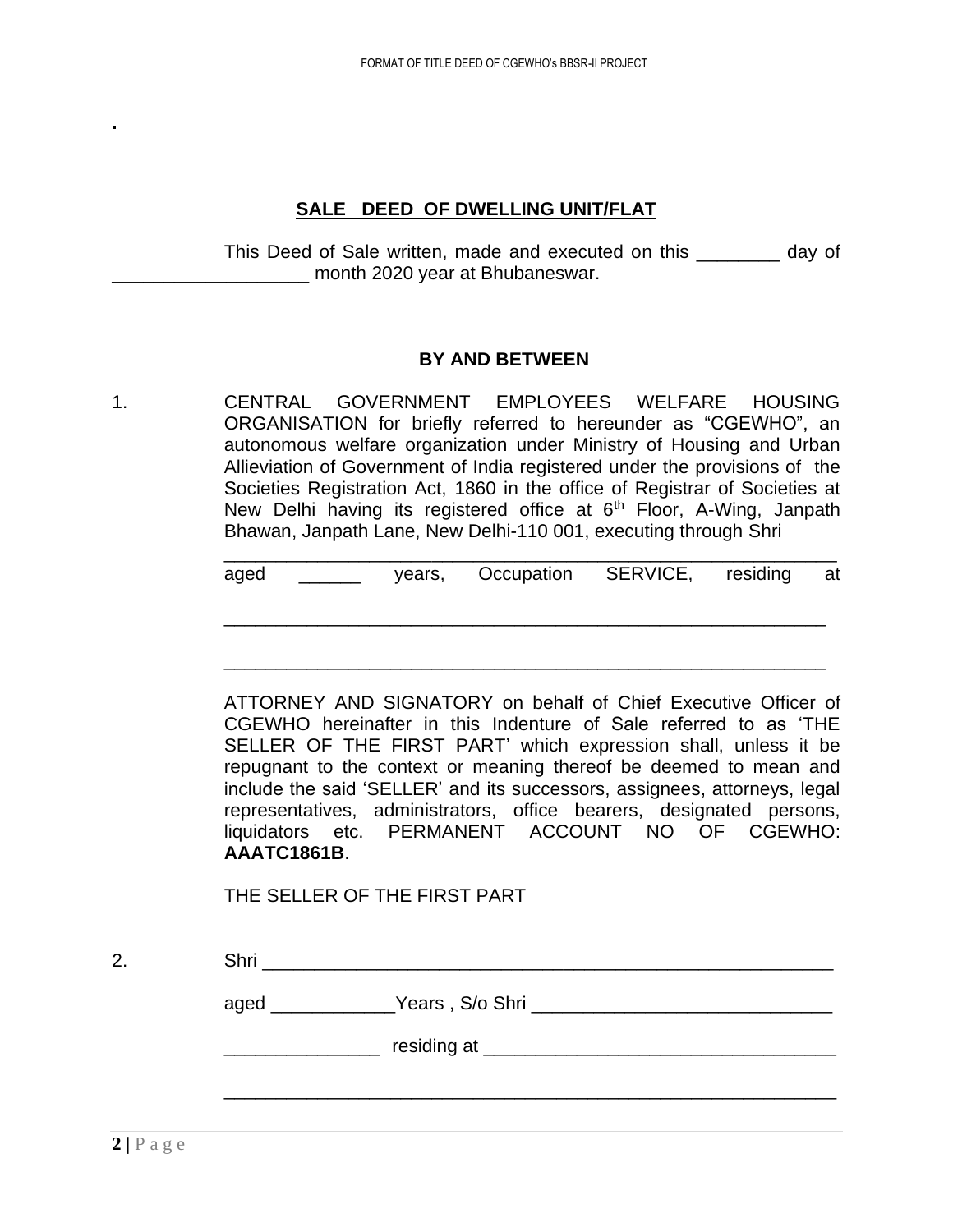hereinafter referred to as the "PURCHASER" in which expression unless repugnant to all context, shall always mean and include his natural heirs, successors, administrators, legal representative and permitted assignees etc. PERMANENT ACCOUNT NO OF PURCHASER and Aadhar No.

# THE PURCHASER OF THE SECOND PART

### RECORD OF RIGHTS.

WHEREAS, the Vendor is the absolute owner of the property mentioned in the schedule below having purchased the same vide Regd. Sale Deed No.11594 dtd.16.11.2006 from Madhaba Nanda Pradhan and the same has been mutated in the Govt. records vide Mutation Case No.3486/07, Misc. Case No.17/08 from Khata No.17 and vide Regd. Sale Deed No.11582 dtd.16.11.2006 from Shree Annapurna Build Cons. Ltd., represented by it Managing Director: Sri Navin Chandra Patel and Director: Himat Lal Patel and the same has been mutated and converted in the Govt. records in the name of Seller vide Mutation Case No.17068/14, from Khata No.173/317, Mutation Case No.17050/14 from Khata No.173/214, Mutation Case No.17060/14 from Khata No.173/331, Mutation Case No.17062/14 from Khata No.173/271, Mutation Case No.17064/14 from Khata No.173/393, Mutation Case No.17066/14 from Khata No.173/389. Mutation Case No.17069/14 from Khata No.165. Mutation Case No.17070/14 from Khata No.173/395. Mutation Case No.17061/14 from Khata No.173/316. Mutation Case No.17059/14 from Khata No.130. Mutation Case No.17056/14 from Khata No.173/274. Mutation Case No.17051/14 from Khata No.173/166. Mutation Case No.17052/14 from Khata No.111. Mutation Case No.17053/14 from Khata No.173/36. Mutation Case No.17054/14 from Khata No.146. Mutation Case No.17055/14 from Khata No.173/11…………. respectively and the Vendor is in peaceful possession over the same without any dispute having all rights, titles and interests etc. thereon.

AND WHEREAS, the Vendor has converted from agricultural land residential land (Homestead) and deposited the necessary fees for the same.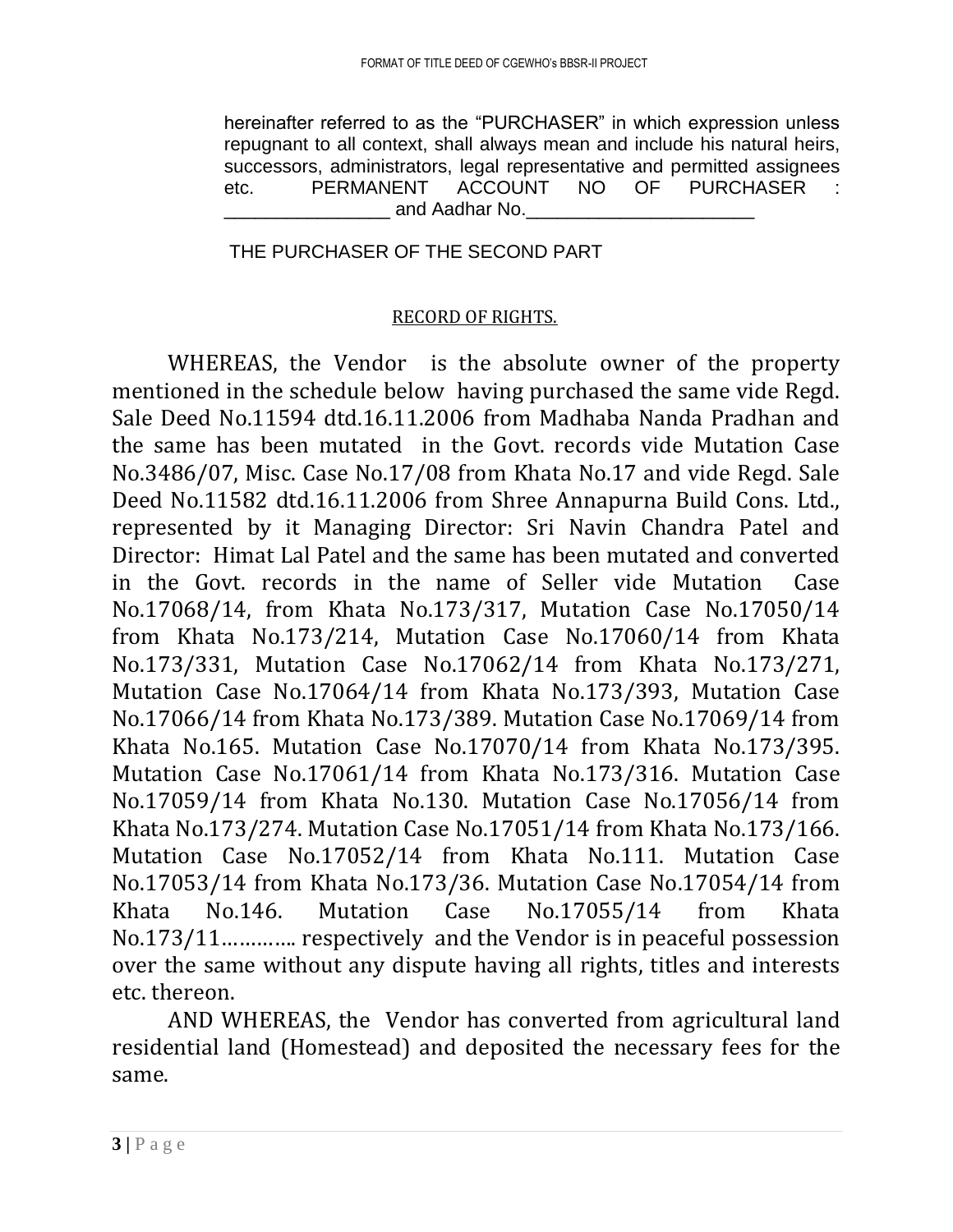#### **O B J E C T S**

- I. PREAMBLE : This Deed of Sale is made, executed and written down with object.
- I.1 To evidence the sale transfer and conveyance of the immovable property described in detail in SCHEDULE annexed to it for and in favour of the PURCHASER of the Second Part.
- I.2 To evidence the receipt and passing on the SALE CONSIDERATION from the PURCHASER to the SELLER.
- I.3 To evidence the transfer of actual and physical possession of the immovable property to the PURCHASER from the SELLER.
- I.4 To evidence other terms and conditions, preventions etc. to be complied with by the PURCHASER as the cohabitant of the TRANSFERRED IMMOVABLE PROPERTY covenanted with the SELLER and other PURCHASERS and the society.
- I.5 To evidence the transfer of exclusive ownership of the IMMOVABLE PROPERTY described in Schedule along with the rights, interests etc. and rights of user, rights of easements, common rights of egress and ingress to the premises and other available facilities and amenities to be vested hereinafter in the PURCHASER and their ASSIGNEES etc.
- II. **LAND :-** Whereas, the Central Government Employees Welfare Housing Organisation has purchased the land for the purpose of Housing project of DWELLING UNITS for deserving Central Government employees on the said land Begunia Barehi, Bhubaneswar admeasuring about **10.11912** Acres (440789 Sqft.) situated, lying and being at Mouza Begunia Barehi, in the District Sub- Register Office Bhubaneswar, District of Khorda, State of Odisha.
- III. **PREMISES :-** Means and include all that the developed and constructed DWELLING UNITS on the entire land comprising of different blocks and types and which have been bounded by BOUNDARY WALL & SECURITY GATES WITH CABIN consisting of children play ground, landscaping and central parks, common amenities consisting of community centre with kitchen and toilet facilities and large multipurpose hall etc. The entire project and Dwelling Units which are existing there upon the **LAND** have been named as **KENDRIYA VIHAR, BHUBANESWAR**. The premises also consist of **BASIC AMENITIES** like **WATER SUPPLY & SEWERAGE, ELECTRICITY, MAINTENANCE & RUNNING OF THE SYSTEM.** These all **DESCRIPTION AND AMENITIES AND COMMON FACILITIES** have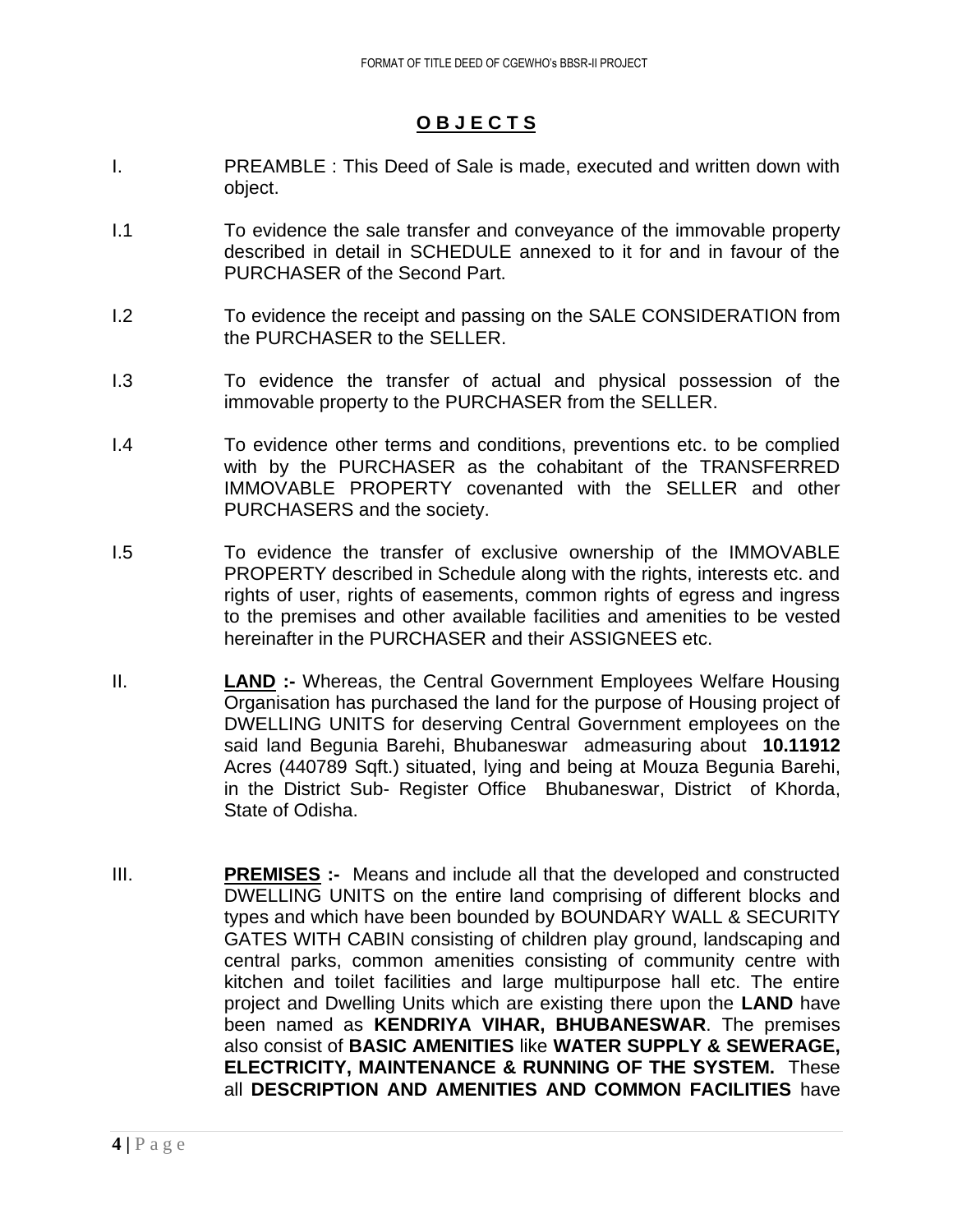been described in greater detail in **BROCHURE** of the **CGEWHO** which the **PURCHASER** have satisfactorily gone through and known the specifications etc.

**TYPE OF UNIT & FLOOR** No of flat(s) Phase-1 No of flat(s) Phase-2 **TOTAL** PLINTH AREA PER FLAT [in No] [in No] [in No] [in sft] A[1BHK]-1st Floor 8 0 8 582 A[1BHK]-2nd Floor 8 0 8 582 A[1BHK]-3rd Floor 8 0 8 582 A[1BHK]-4th Floor 8 0 8 582 **S TOTAL 18624** B[2BHK]-1st Floor | 28 | 28 | 56 | 1081 B[2BHK]-2nd Floor | 28 | 28 | 56 | 1081 B[2BHK]-3rd Floor | 28 | 28 | 56 | 1081 B[2BHK]-4th Floor | 28 | 28 | 56 | 1081 **S TOTAL** 242144 C[3BHK]-1st Floor | 16 | 16 | 32 | 1377

> C[3BHK]-2nd Floor | 16 | 16 | 32 | 1377 C[3BHK]-3rd Floor | 16 | 16 | 32 | 1377 C[3BHK]-4th Floor | 16 | 16 | 32 | 1377

> D[4BHK]-1st Floor | 12 | 16 | 28 | 1677 D[4BHK]-2nd Floor 12 16 28 1677 D[4BHK]-3rd Floor | 12 | 16 | 28 | 1677 D[4BHK]-4th Floor 12 16 28 1677

**GRAND TOTAL 256 240 496 624848**

IV. **THE DWELLING UNITS :-** Whereas on the said land, CGEWHO has constructed the Dwelling Units comprising of :

> And the same is known as **KENDRIYA VIHAR,** BHUBANESWAR (CGEWHO Complex) after converting into non-agriculture land, the building permission has been obtained from the office of the Bhubaneswar Development Authority,Bhubaneswar vide Order No. 3035/BP/B.D.A. Bhubaneswar [File No. BP1B-158/2007 dated 31.03.2008].

**S TOTAL** 176256

**S TOTAL** 187824

# V. **DECLARATIONS :-**

(1) The SELLER declare that the immovable property being sold and transferred to the PURCHASER is free from all kinds of encumbrances

**CAR PARKINGs 250 240**

.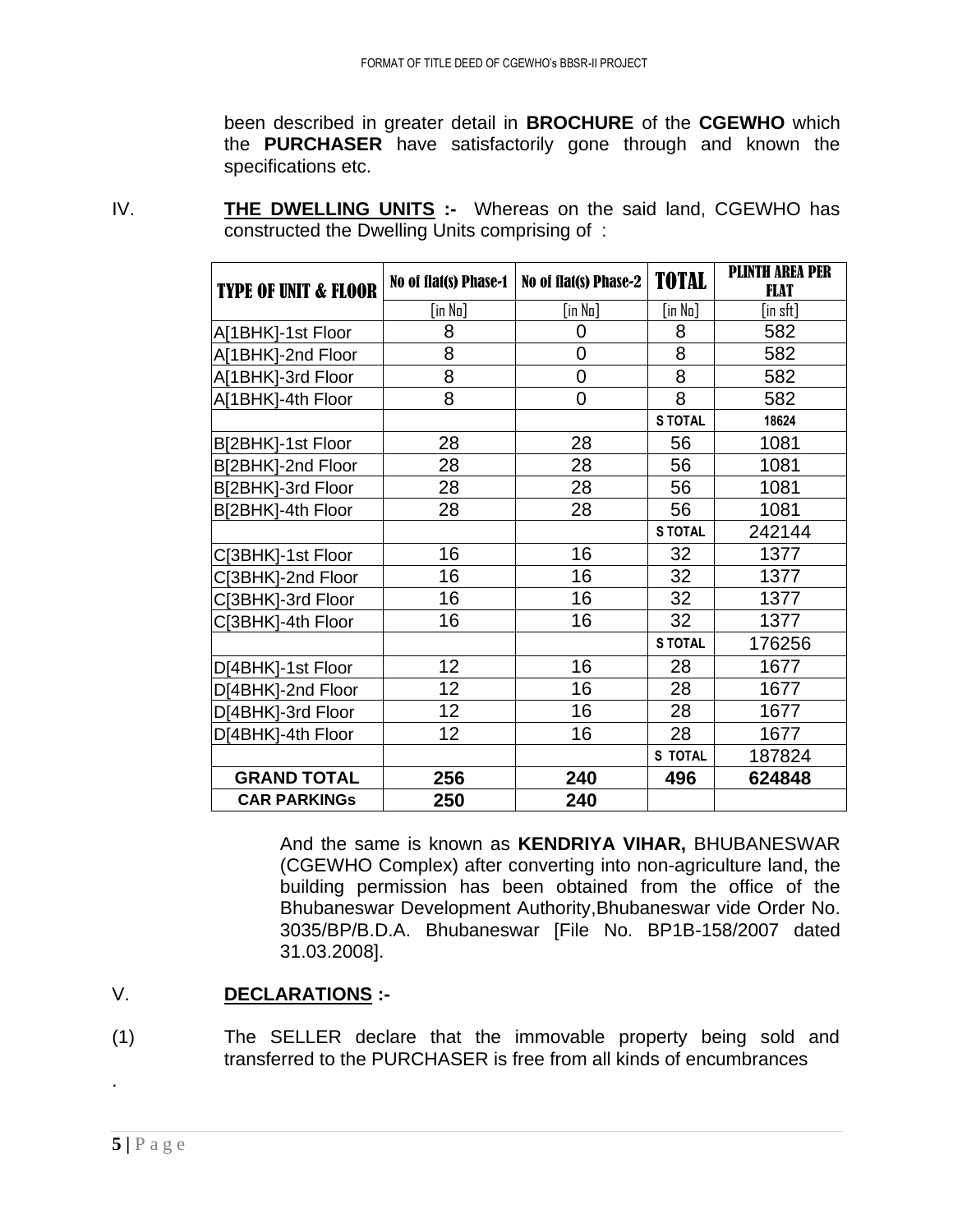- (2) The entire KENDRIYA VIHAR has been constructed in accordance with the norms and specifications of Bhubaneswar Development Authority, Bhubaneswar, Odisha and obtained occupancy certificate vide BP1B-158/07 dated 25/03/2013 for [Phase-I] and BPDA-0-855/17-31145 dated 22/112018 for [Phase-II].
- (3) The SELLER CGEWHO have sole right and title to sell and transfer the DWELLING UNITs and to receive sale consideration thereof.
- (4) There is no encumbrance of loan, charges, lien etc. of any person/organization etc on this immovable property.

#### VI. **NOW THIS DEED OF SALE WITNESSTH :-**

- VI-1 Whereas the SELLER, CGEWHO has received the SALE CONSIDERATION of Rs. \_\_\_\_\_\_\_\_\_\_\_\_\_\_\_\_\_\_\_\_\_\_\_\_\_\_\_\_ (Rupees example and the conly including car parking area from the PURCHASER towards the full and final consideration (including cost of common properties/amenities) of DWELLING UNIT/FLAT No.\_\_\_\_\_\_\_\_\_\_\_\_\_\_\_of \_\_\_\_\_\_\_\_\_\_\_\_\_Type, in Block No. **Block No. block** No. **block** No. **block** No. **admeasuring** \_\_\_\_\_\_\_\_\_\_\_ Sqft. and Car Stilt No. \_\_\_\_\_\_\_\_\_\_\_in Block No. \_\_\_\_\_\_.
- VI-2 Whereas, the SELLER, "CGEWHO" has sold out and transferred the immovable property DWELLING UNIT as described in the Schedule annexed herewith, to the PURCHASER with the exclusive ownership of the DWELLING UNIT along with proportionate, impartible ownership in the LAND and common amenities and facilities and easements available in the PREMISES. Society,

a society registered under the Societies Registration Act, having its registered office at Kendriya Vihar, Begunia Berehi, Bhubneswar, Pin - 752054 . Society Registration is under progress.

- VI-3 Whereas after taking over possession of DWELLING UNITS from the SELLER, CGEWHO, vide Registration No. \_\_\_\_\_\_\_\_\_\_\_\_\_\_\_\_\_\_\_ and its individual letter dated \_\_\_\_\_\_\_\_\_\_\_\_\_\_\_\_\_\_\_\_\_\_\_ the PURCHASERS have formed an Association / a Society known as '**KENDRIYA VIHAR APARTMENT OWNERS' WELFARE ASSOCIATION PHASE II (KV AOA II)** Society Registration is under progress and purchaser becomes member in the society.
- VI-4 Whereas the PURCHASER herein above is a member of the said Society namely Kendriya Vihar Apartment Owners' Welfare Association Phase II (KV AOA II).
- VI-5 Whereas, the SELLER, CGEWHO has handed over actual and physical possession of the sold out DWELLING UNIT i.e. DWELLING UNIT/FLAT

.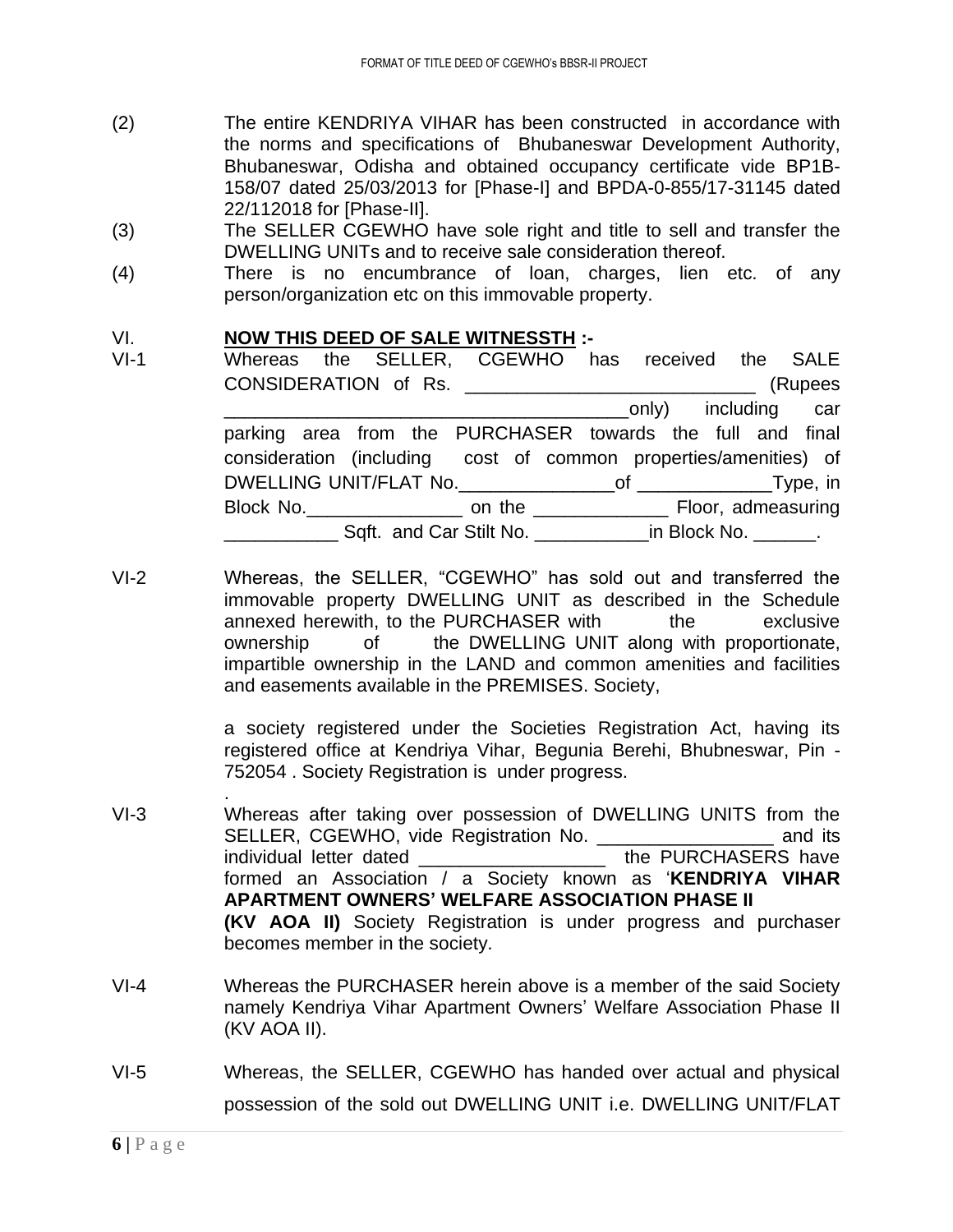No. \_\_\_\_\_\_\_\_\_ of \_\_\_\_\_\_\_ Type in Block No. \_\_\_\_\_\_ on the \_\_\_\_\_\_\_\_\_\_ Floor as well as the Car Stilt No. <br>and in Block No.  $\qquad \qquad$  who has seized and possessed on the same as peaceful owner of the same.

- VI-6 Whereas the SELLER, CGEWHO has demised with the ownership of the said DWELLING UNIT, the DWELLING UNIT/FLAT with the Car Parking, which have now been vested into the PURCHASER hereinafter along with the impartiable proportionate ownership rights in the LAND underneath qua the sold out built up area of DWELLING UNIT.
- VI-7 Whereas, the PURCHASER is now capable to use, utilize and reside in the sold out DWELLING UNIT and to use the Car Stilt allotted to him and with prior permission and sanction to bequeath, transfer, gift, donate & alienate the same to the assigner & inheritors etc from society.
- VI-8 Whereas, the PURCHASER is already in use and utilizing the available common amenities and facilities in open spaces, lobbies, corridors, easements etc. along with co owner with equal right but without right to claim any ownership.
- VI-9 Whereas the PURCHASER is having right to get the said DWELLING UNIT mutated in the Revenue records and records of other Government and Local Authorities etc. as the case may be at his own cost.
- VI-10 Whereas, the PURCHASER shall get the sold out immovable property be assessed separately for the purpose of taxes, rates, charges etc. whatsoever has to be levied upon and made chargeable upon him by Government and Local Authorities etc at his own cost .

Unless, the immovable property sold is assessed separately for such taxes the PURCHASER shall have to pay his proportionate share of taxes etc in common with other DWELLERS of the PREMISES.

- VI-11 Whereas, the PURCHASER shall have to pay common expenses to be incurred for maintenance in proportion to the actual expenses as decided by the society namely 'Kendriya Vihar Apartment Owners' Association Phase II (KV AOA II)' Under process.
- VI-12 Whereas, all payable charges, such as water and electricity bill amounts, taxes of all nature pertaining to the sold out immovable property prior to the date of possession, has been paid by the seller.
- VI-13 Whereas, the PURCHASER shall have to abide by all the rules and regulations and bye laws framed by the Society known as 'Kendriya Vihar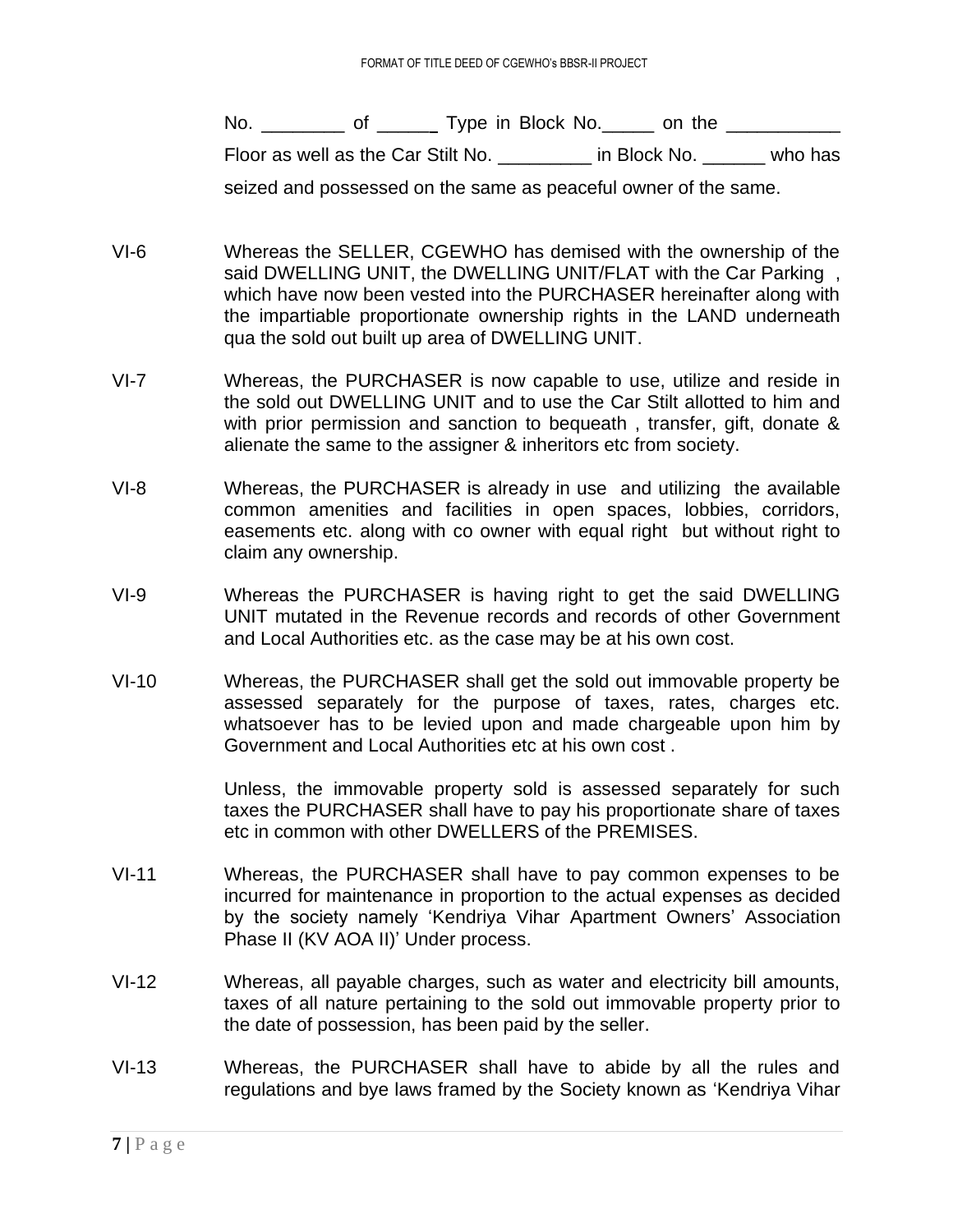Apartment Owners' Association Phase II (KV AOA II) formed by the PURCHASERS of DWELLING UNITS at KENDRIYA VIHAR (CGEWHO Complex), Bhubaneswar.

- VI-14 Whereas the PURCHASER shall have to make all necessary payment regularly and without any default to the Society regarding common electricity, common maintenance and other charges etc. and the PURCHASER shall have to use and utilize the DWELLING UNIT, i.e. the DWELLING UNIT/FLAT and the Car Stilt allotted to him in perfect harmony and in such a way that the use by the PURCHASER should not be inconvenient and hazardous to other people of the Society / complex/premises.
- VI-15 A. Whereas the purchaser shall abide by the CGEWHO's rules and regulations as mentioned in the scheme brochure and/or undertaking(s)/ agreement(s) given/entered into at the time of handing over possession and/or during tenancy of construction. In case, there is a violation of the said rules/terms by the purchaser, the CGEWHO shall be empowered to take back the possession of the respective DWELLING UNIT/FLAT after giving proper show cause notice to this effect.
- VI-15 B. Whereas the purchaser undertakes to use the DWELLING UNIT/FLAT for residential purposes only. In case purchaser violates this undertaking or use the DWELLING UNIT/FLAT for other than residential purpose including commercial, then in that eventuality CGEWHO shall reserve the rights to resume the DWELLING UNIT/FLAT or to levy any kind of penalty as decided by the competent authority.
- VI-16 Whereas all expenses of stamp charges, registration fees and other charges incurred for the registration of this DEED OF SALE are paid and borne by the PURCHASER.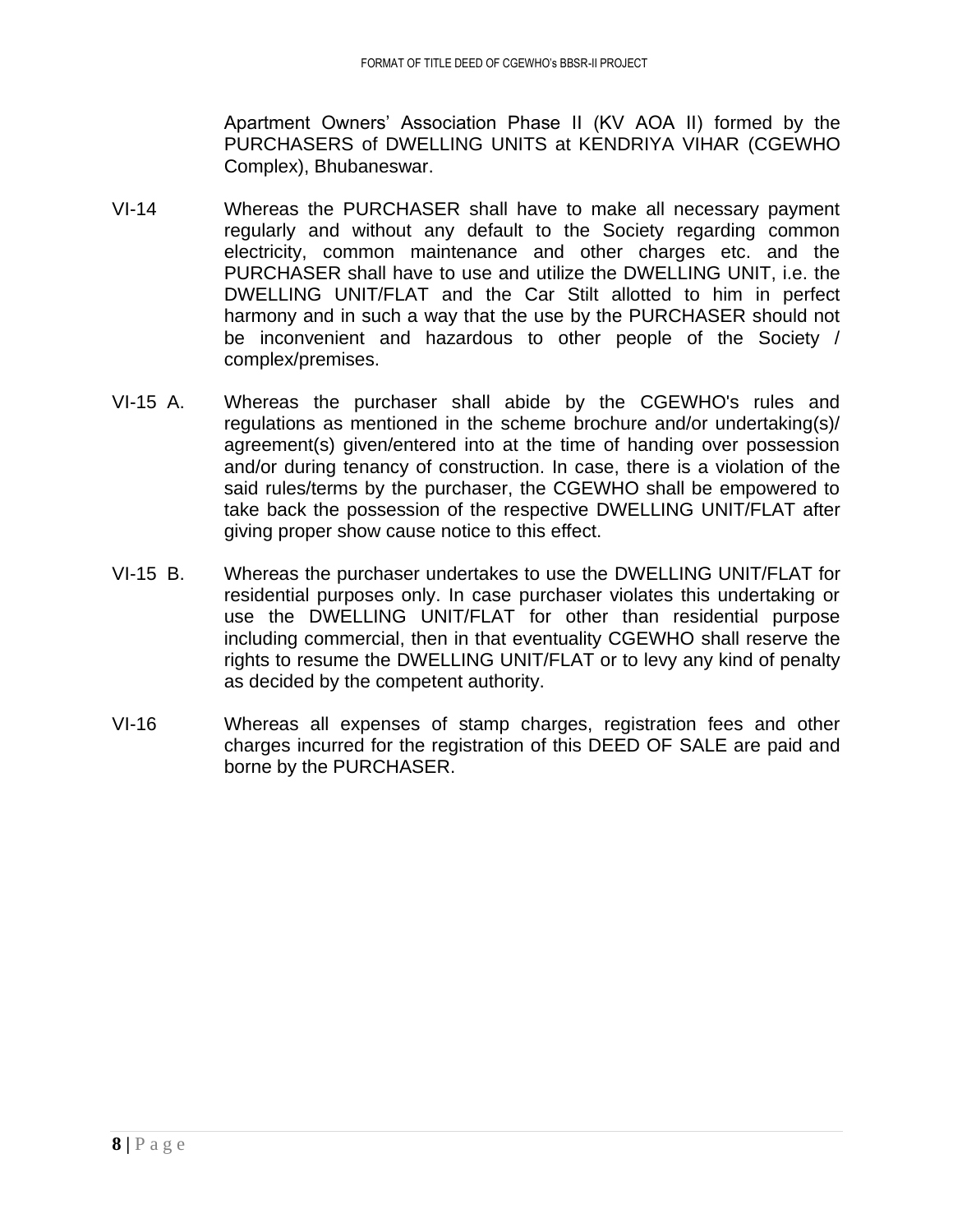# **SCHEDULE OF PROPERTY**

Dist.: Khurda, PS: Bhubaneswar, Hal PS: Tamando, PS: No.19, Tahasil: Bhubaneswar, under the jurisdiction of District Sub-Registrar, Khurda, Bhubaneswar Mouza: BEGUNIABAREHI,

| SI <sub>No</sub> | Khatha no | Plot no     | Area           |
|------------------|-----------|-------------|----------------|
| 1                | 173/381   | 97          | Ac.0.750 dcs.  |
| $\overline{2}$   | 173/764   | 74          | Ac.0.155 dcs.  |
|                  |           | 84          | Ac.0.070 dcs.  |
| 3                | 173/760   | 26/889/1291 | Ac.0.726 dcs.  |
|                  |           | 57          | Ac.0.050 dcs.  |
|                  |           | 85          | Ac.0.110 dcs.  |
|                  |           | 71          | Ac.0.270 dcs.  |
|                  |           | 24/1290     | Ac.0.213 dcs.  |
|                  |           | 23/1289     | Ac.0.040 dcs.  |
|                  |           | 25          | Ac.0.425 dcs.  |
|                  |           | 27/1288     | Ac. 0.195 dcs. |
| 4                | 173/745   | 138         | Ac. 0.235 dcs. |
|                  |           | 75          | Ac. 0.060 dcs. |
|                  |           | 77          | Ac.0.105 dcs.  |
|                  |           | 79          | Ac.0.045 dcs.  |
|                  |           | 91          | Ac.0.340 dcs.  |
|                  |           | 76          | Ac.0.150 dcs.  |
|                  |           | 52          | Ac.0.110 dcs.  |
|                  |           | 53          | Ac.0.110 dcs.  |
|                  |           | 92          | Ac.0.670 dcs.  |
|                  |           | 93          | Ac.0.675 dcs.  |
| 5                | 173/746   | 72          | Ac.0.195 dcs.  |
|                  |           | 82          | Ac.0.150 dcs.  |
|                  |           | 83          | Ac.0.245 dcs.  |
| 6                | 173/747   | 80          | Ac.0.030 dcs.  |
|                  |           | 78          | Ac.0.060 dcs.  |
| $\overline{7}$   | 173/748   | 95          | Ac.0.275 dcs   |
| 8                | 173/749   | 54          | Ac.0.020 dcs.  |
| 9                | 173/744   | 96          | Ac.0.358 dcs   |
| 10               | 173/743   | 94          | Ac.0.235 dcs.  |
| 11               | 173/742   | 91/490      | Ac.0.070 dcs.  |
| 12               | 173/751   | 87          | Ac.0.130 dcs.  |
| 13               | 173/738   | 88          | Ac.0.135 dcs.  |
| 14               | 173/739   | 102         | Ac.0.065 dcs.  |
|                  |           | 101         | Ac.0.090 dcs.  |
|                  |           | 99          | Ac.0.470 dcs.  |
|                  |           | 98          | Ac.0.450 dcs.  |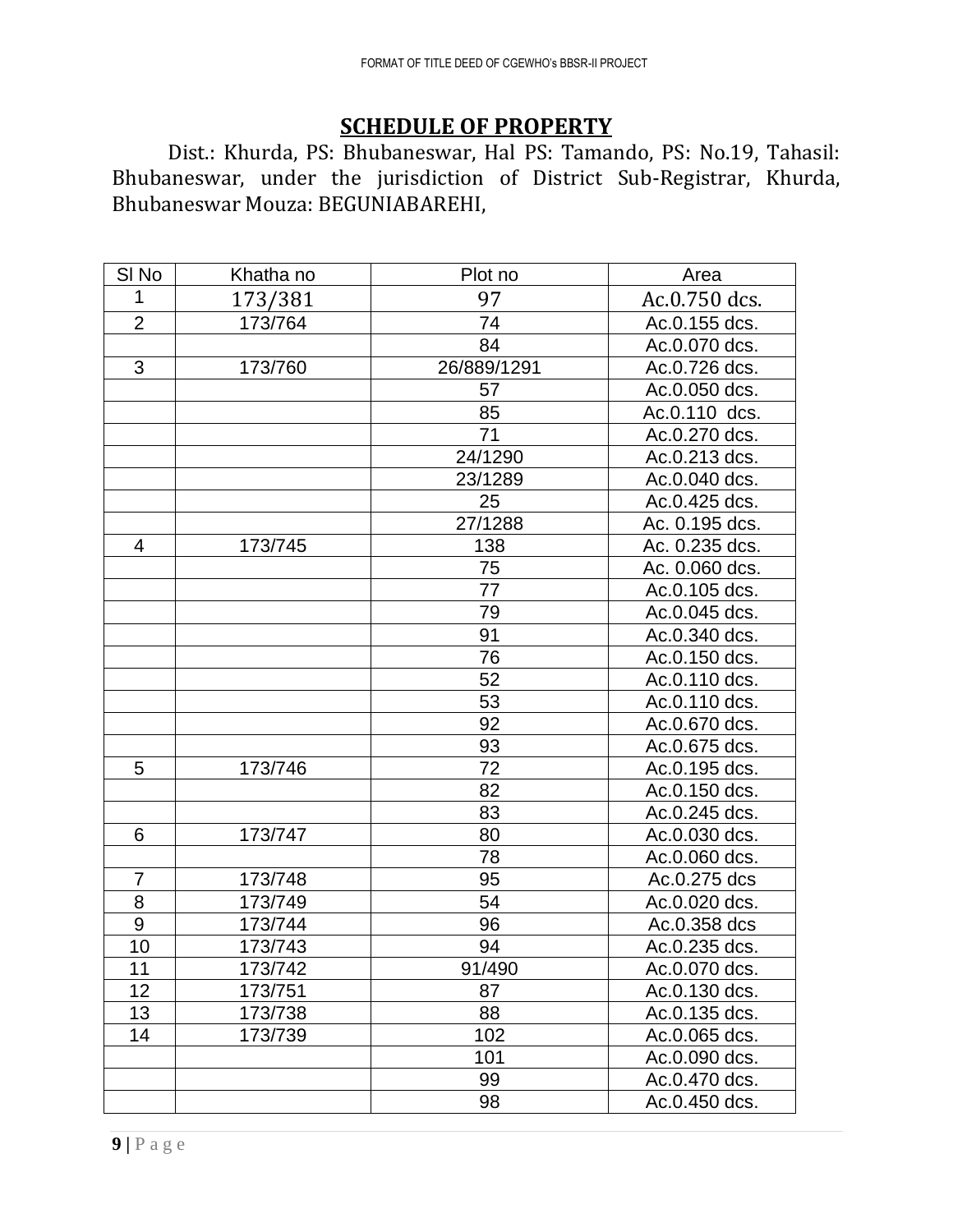|    |         | 91/460     | Ac.0.085 dcs.               |
|----|---------|------------|-----------------------------|
|    |         | 90         | Ac.0.050 dcs.               |
|    |         | 86         | Ac. 0.350 dcs.              |
| 15 | 173/740 | 100        | Ac.0.185 dcs.               |
| 16 | 173/741 | 91/490/502 | Ac.0.029 dcs.               |
| 17 | 173/783 | 56         | Ac 0.400dcs                 |
| 18 | 173/276 | 51/835     | Ac 0.050 dcs                |
|    |         | 81/834     | Ac 0.055 dcs                |
|    |         | 67/832     | Ac 0.090 dcs                |
|    |         | 73/833     | Ac 0.090 dcs                |
| 19 | 173/390 | 51/947     | Ac 0.037 dcs                |
|    |         | 73/945     | Ac 0.067 dcs                |
|    |         | 81/946     | Ac 0.041 dcs                |
|    |         |            |                             |
| 20 | 173/391 | 51/951     | Ac 0.006 dcs                |
|    |         | 73/949     | Ac 0.011 dcs                |
|    |         | 81/950     | Ac 0.007dcs                 |
|    |         |            |                             |
| 21 | 104     | 51         | Ac 0.006                    |
|    | 104     | 73         | Ac 0.011                    |
|    | 104     | 81         | Ac 0.007 dcs                |
|    | 173/11  | 91/490/502 | Ac 0.096 dcs-.020=<br>0.076 |